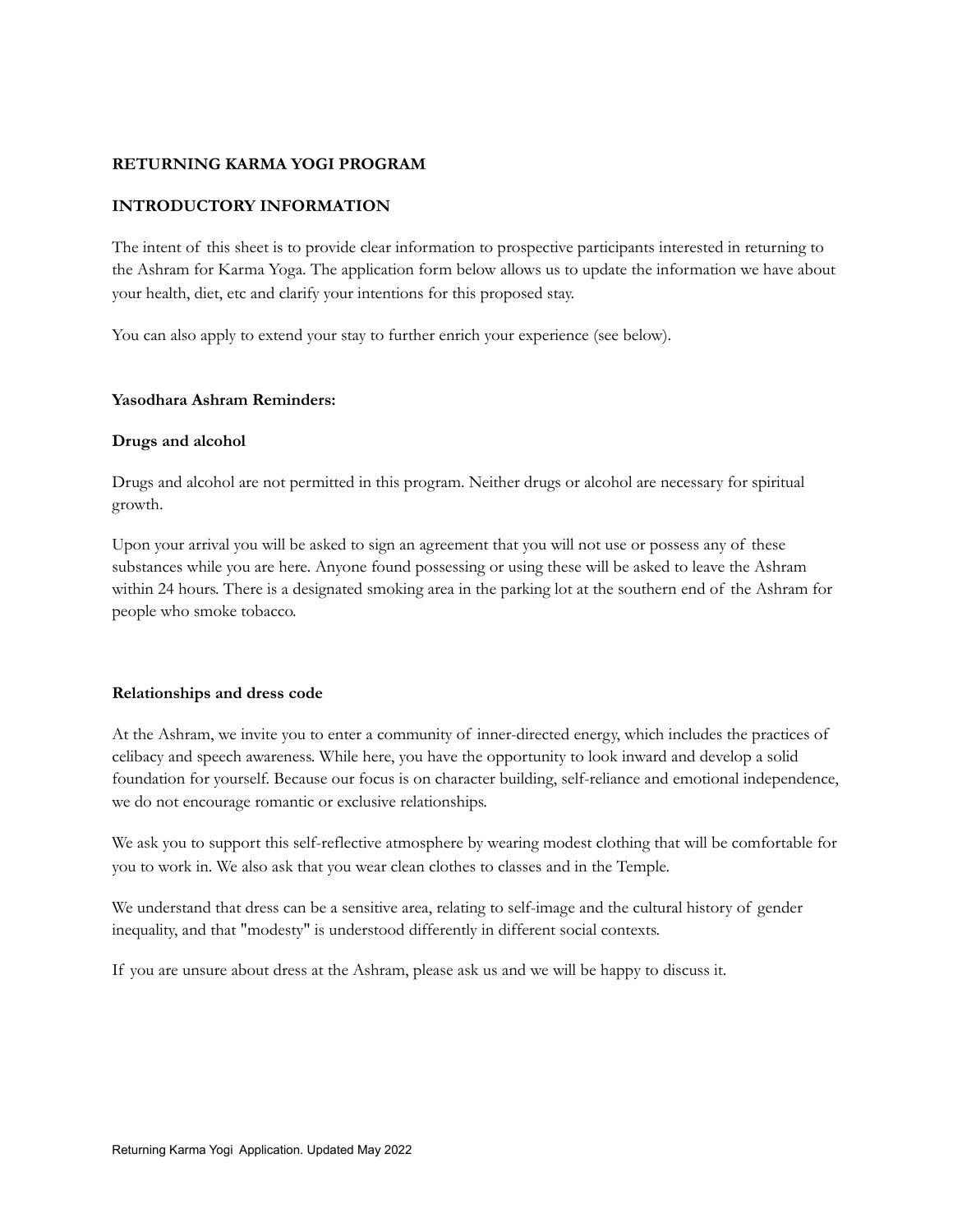#### **Daily Schedule:**

Each day includes a schedule from 6:50 am to approximately 8:15 pm, including some free time. During that period, you will be offering Karma Yoga for up to 8 hours. This includes work in areas of the Ashram such as Hospitality, Kitchen or Grounds, as well as occasional breakfast-making and evening dishes.

An outline of the typical daily schedule looks like this:

| $6:50 - 7:50$  | Hatha Yoga class many mornings                                   |
|----------------|------------------------------------------------------------------|
| $8:00 - 8:30$  | <b>Breakfast</b>                                                 |
| $8:30 - 12:30$ | Karma Yoga (work as spiritual practice)                          |
| $12:30 - 1:00$ | Lunch                                                            |
| $1:30 - 3:30$  | Karma Yoga (variable hours)                                      |
| $1:00 - 1:30$  | Reflection Break                                                 |
| $1:30 - 6:00$  | Karma Yoga (2 to 4 hours within this time frame; hours can vary) |
| $6:00 - 6:30$  | Dinner (followed by dishes, variable)                            |
| $7:30 - 8:15$  | Satsang                                                          |

These times vary in the summer, for example, starting earlier, taking a longer mid-day break and finishing later when it is cooler in the garden.

Please note that all meals are eaten in silence to support personal reflection.

#### **Extending Your Stay – Pathways to Living & Serving in the Ashram Community**

We welcome you to consider whether you would benefit from an extended experience through our Pathways Program - this could start with a commitment for 3 months and could continue for 6 months, 1 year or 2+ years depending on your interests.

This program gives you the opportunity to deepen your spiritual focus and practices and expand your skills as you live and work alongside us as part of our community. You might become a team leader and eventually a teacher.

If you feel this could be a good fit for you, we will be happy to discuss possibilities.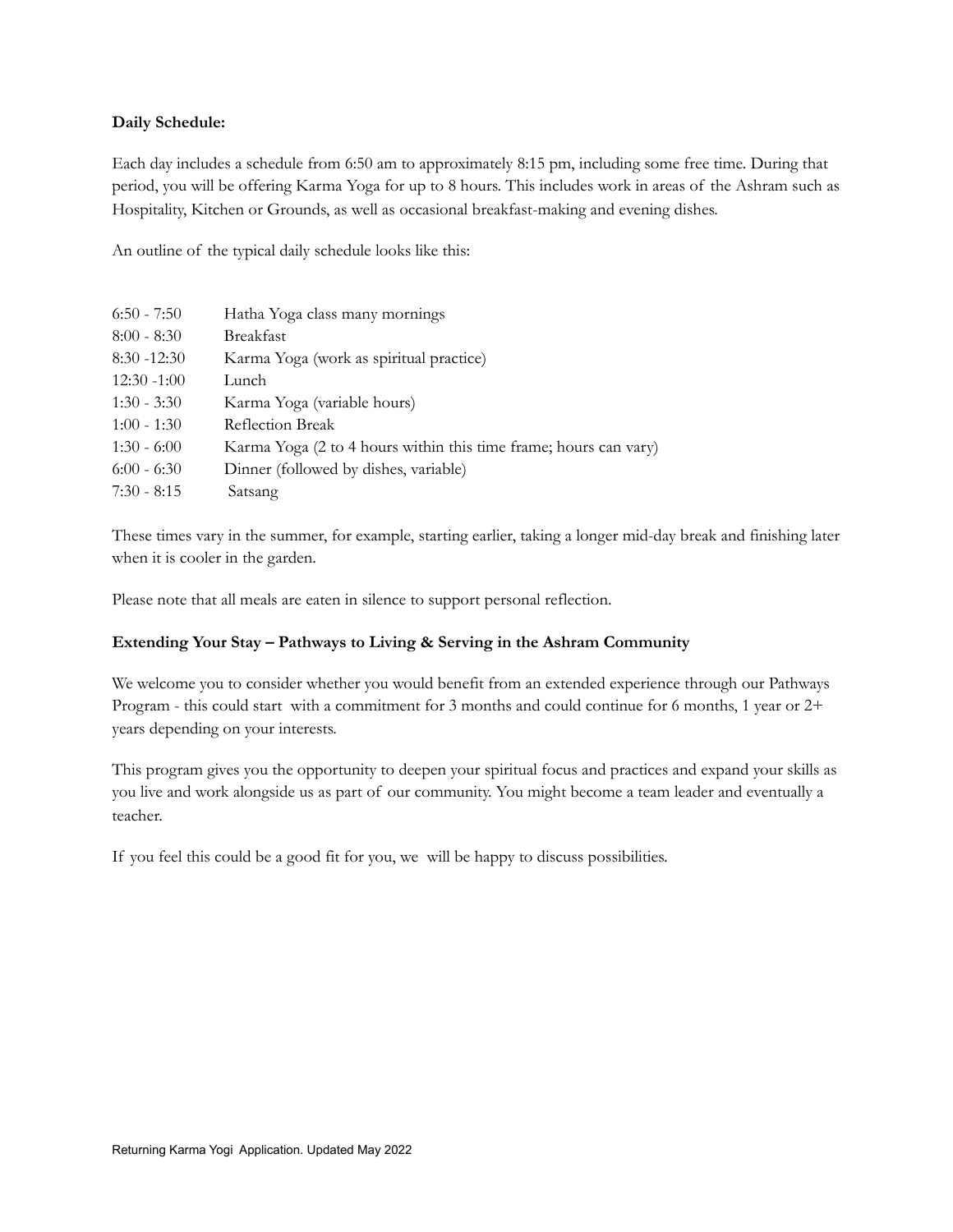# **APPLICANT INFORMATION**

| Gender Identification                                                                                                                                                                                                                                                                                                                                                                                                                                                                                                    |  |
|--------------------------------------------------------------------------------------------------------------------------------------------------------------------------------------------------------------------------------------------------------------------------------------------------------------------------------------------------------------------------------------------------------------------------------------------------------------------------------------------------------------------------|--|
| Birth Date __/__/__Age____ (minimum 18 years)                                                                                                                                                                                                                                                                                                                                                                                                                                                                            |  |
| Today's Date $\begin{array}{c} \text{(m) (d) (y)} \\ \text{(t)} \end{array}$                                                                                                                                                                                                                                                                                                                                                                                                                                             |  |
| $\boxed{\text{Phone} \ (\_\_)}\qquad \qquad \text{---} \qquad \qquad \text{---} \qquad \qquad \text{---} \qquad \qquad \text{---} \qquad \qquad \text{---} \qquad \qquad \text{---} \qquad \qquad \text{---} \qquad \qquad \text{---} \qquad \qquad \text{---} \qquad \qquad \text{---} \qquad \qquad \text{---} \qquad \qquad \text{---} \qquad \qquad \text{---} \qquad \qquad \text{---} \qquad \qquad \text{---} \qquad \qquad \text{---} \qquad \qquad \text{---} \qquad \qquad \text{---} \qquad \qquad \text{---$ |  |
|                                                                                                                                                                                                                                                                                                                                                                                                                                                                                                                          |  |
|                                                                                                                                                                                                                                                                                                                                                                                                                                                                                                                          |  |
|                                                                                                                                                                                                                                                                                                                                                                                                                                                                                                                          |  |
|                                                                                                                                                                                                                                                                                                                                                                                                                                                                                                                          |  |
| PERSON TO CALL IN EMERGENCY                                                                                                                                                                                                                                                                                                                                                                                                                                                                                              |  |
|                                                                                                                                                                                                                                                                                                                                                                                                                                                                                                                          |  |
|                                                                                                                                                                                                                                                                                                                                                                                                                                                                                                                          |  |
|                                                                                                                                                                                                                                                                                                                                                                                                                                                                                                                          |  |
|                                                                                                                                                                                                                                                                                                                                                                                                                                                                                                                          |  |
| Phone $(\_\_)$                                                                                                                                                                                                                                                                                                                                                                                                                                                                                                           |  |
|                                                                                                                                                                                                                                                                                                                                                                                                                                                                                                                          |  |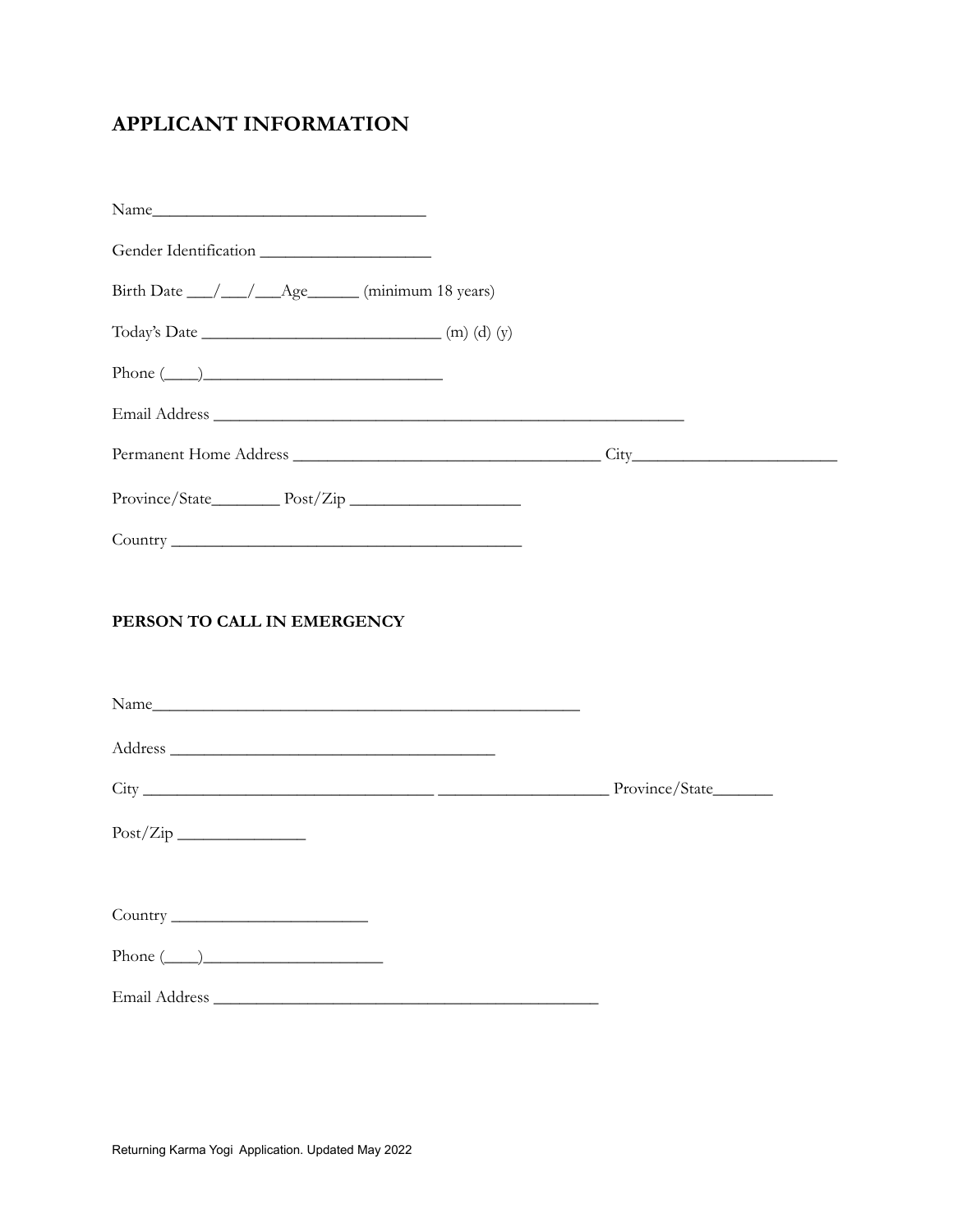### **WHEN TO JOIN US**

**What is your preferred arrival and departure date? \_\_\_\_\_\_\_\_\_\_\_\_\_\_\_\_\_\_\_\_\_\_\_\_\_\_\_\_\_\_\_\_\_\_\_\_\_\_**

**If you are travelling by air or bus we can advise you on your arrival options.**

### **FOOD**

#### **Food Category (Bold or circle ONE choice)**

Most of our meals are vegetarian. We occasionally offer chicken or fish. Please indicate your food preference:

Occasional Chicken or Fish// Occasional Fish// Vegetarian //Vegan

#### **Food Intolerances (Bold or circle ALL that apply)**

A food intolerance impacts digestion and does not involve the immune system. It is not life-threatening.

\_\_\_\_\_\_\_\_\_\_\_\_\_\_\_\_\_\_\_\_\_\_\_\_\_\_\_\_\_\_\_\_\_\_\_\_\_\_\_\_\_\_\_\_\_\_\_\_\_\_\_\_\_\_\_\_\_\_\_\_\_\_\_\_\_\_\_\_\_\_\_\_\_\_\_\_\_\_\_\_\_\_\_\_\_

Wheat// Dairy// Gluten// Soy// Nightshades// Dry Beans// Corn

Other: \_\_\_\_\_\_\_\_\_\_\_\_\_\_\_\_\_\_\_\_\_\_\_\_\_\_\_\_\_\_\_\_\_\_\_\_\_\_\_\_\_\_\_\_\_\_\_\_\_

### **YOUR STAY**

**How are you travelling?**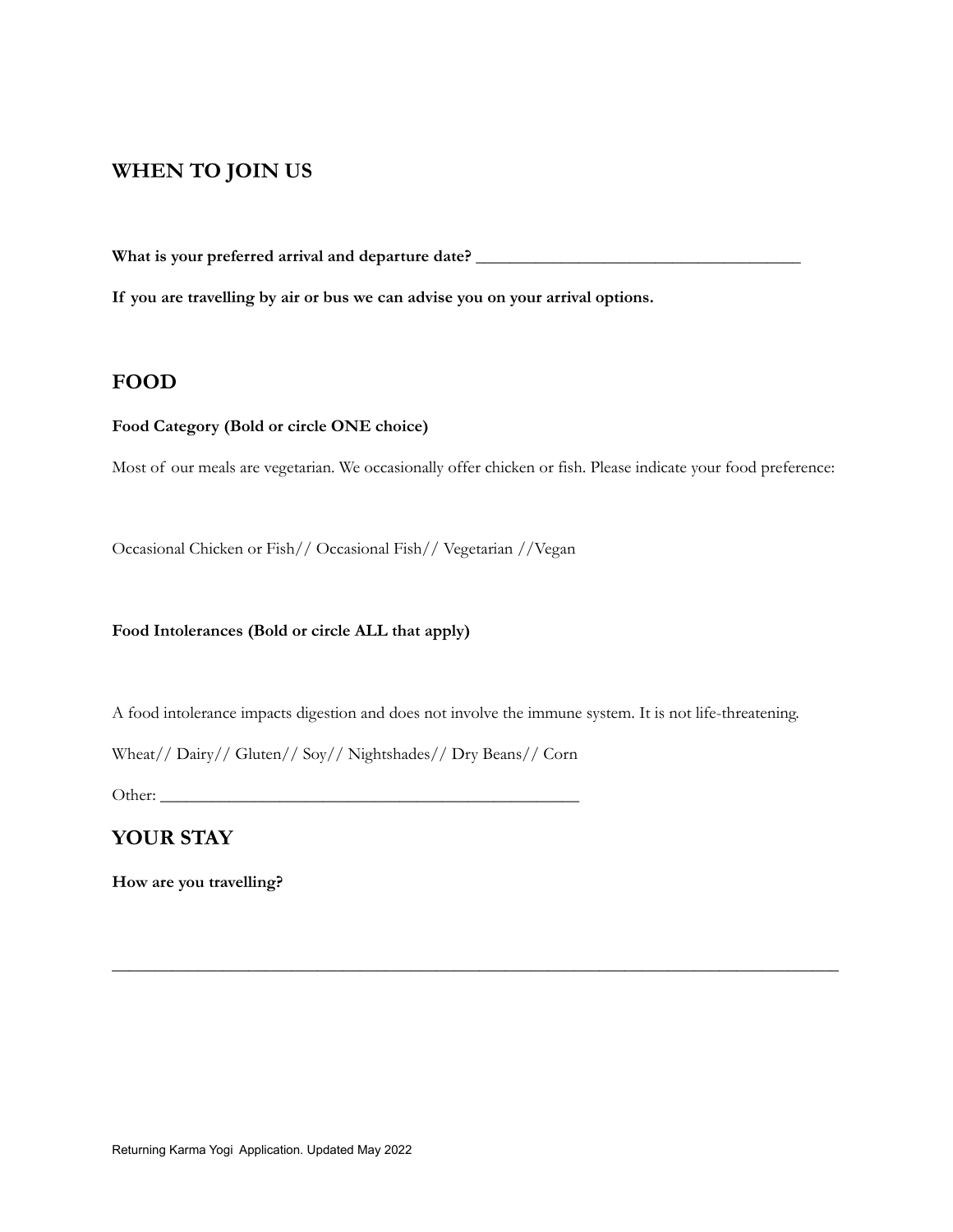## **HEALTH INFORMATION**

Much of our work at the Ashram, especially in the summer and early fall is outdoors and of a physical nature – garden, orchard, grounds.

\_\_\_\_\_\_\_\_\_\_\_\_\_\_\_\_\_\_\_\_\_\_\_\_\_\_\_\_\_\_\_\_\_\_\_\_\_\_\_\_\_\_\_\_\_\_\_\_\_\_\_\_\_\_\_\_\_\_\_\_\_\_\_\_\_\_\_\_\_\_\_\_\_\_\_\_\_\_\_\_\_\_\_\_\_

\_\_\_\_\_\_\_\_\_\_\_\_\_\_\_\_\_\_\_\_\_\_\_\_\_\_\_\_\_\_\_\_\_\_\_\_\_\_\_\_\_\_\_\_\_\_\_\_\_\_\_\_\_\_\_\_\_\_\_\_\_\_\_\_\_\_\_\_\_\_\_\_\_\_\_\_\_\_\_\_\_\_\_\_\_

#### **Are you currently in good health and able to offer moderate to strenuous physical work? Yes/No**

Please identify any other skills or experience:

Cooking (Kitchen)

Food preserving (PK)

Building maintenance

Vehicle maintenance

Video

Audio

IT

|  | Online Learning |
|--|-----------------|

Caregiving/nursing

Book-keeping

House–keeping

Other

#### **Have you had any known exposure to COVID-19? Yes/No**

If yes, please say when and how?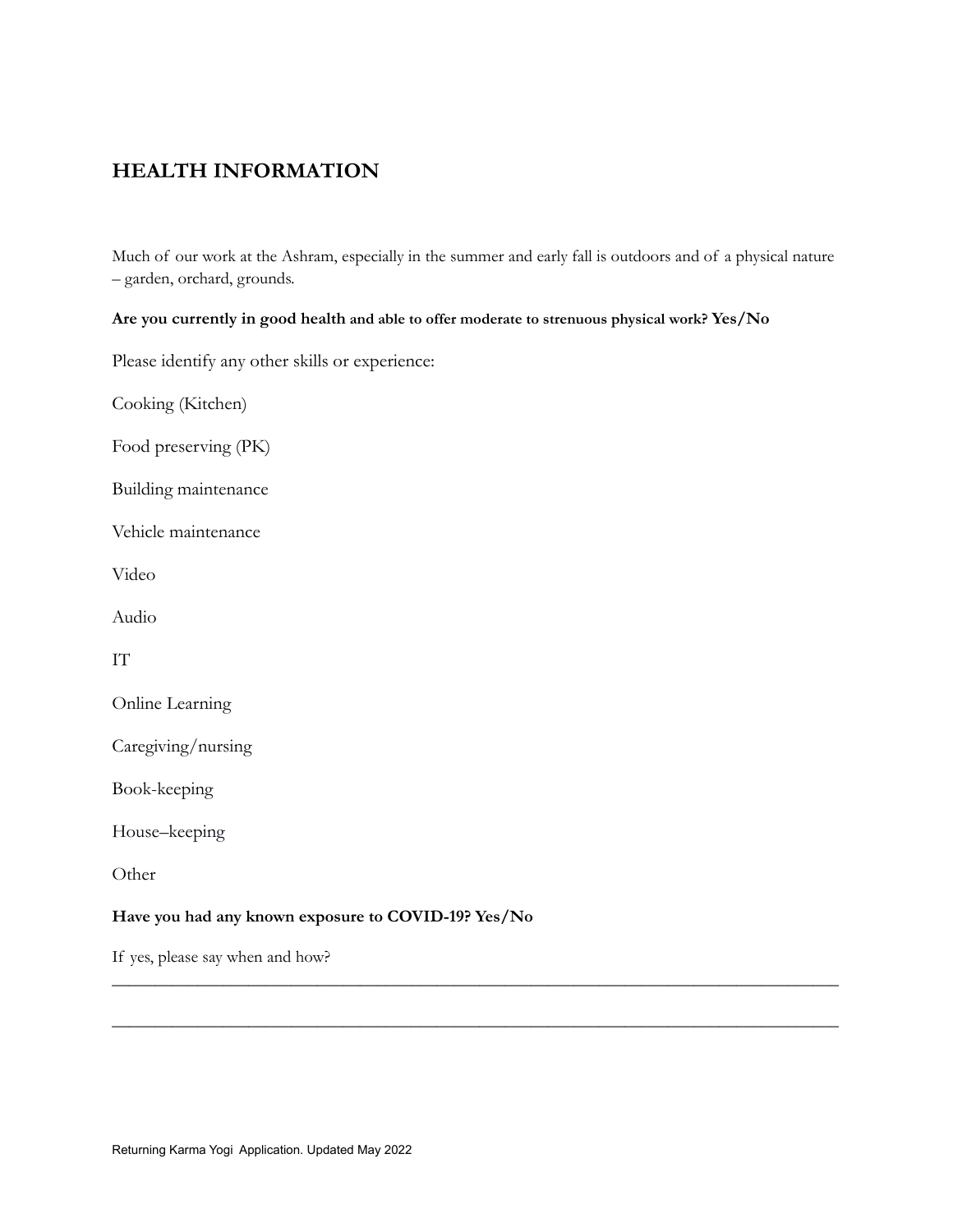### **COVID PROTOCOLS**

You will be given a rapid test for Covid upon arrival and again at the end of a two-day quarantine period. N95 masks are required in designated common indoor areas at the Ashram between tests. Our COVID protocols are updated based on the latest health and safety information. Please read our [COVID-19](https://www.yasodhara.org/coronavirus-covid-19-update/) [Health](https://www.yasodhara.org/coronavirus-covid-19-update/) and Safety plan before travelling to the Ashram.

**Emergency Medical Services:** The Ashram is at least one and a half hours from the nearest hospital and three hours from larger hospitals with specialised services. Because of the Ashram's isolated rural setting, ambulance services are not always immediately available; at best an ambulance takes half an hour or longer to arrive on the Ashram site. Although the Ashram has basic first aid and a medical clinic is nearby, the clinic is only open three days per week and is without emergency service; accordingly the Ashram's ability to respond to medical situations is limited.

Given our remote location, health services can be quite costly for individuals who do not have adequate health insurance coverage. For example, one trip to the hospital in an ambulance costs about \$400.00, just for the trip alone!

\_\_\_\_\_\_\_\_\_\_\_\_\_\_\_\_\_\_\_\_\_\_\_\_\_\_\_\_\_\_\_\_\_\_\_\_\_\_\_\_\_\_\_\_\_\_\_\_\_\_\_\_\_\_\_\_\_\_\_\_\_\_\_\_\_\_\_\_\_\_\_\_\_\_\_\_\_\_\_\_\_\_\_\_\_

\_\_\_\_\_\_\_\_\_\_\_\_\_\_\_\_\_\_\_\_\_\_\_\_\_\_\_\_\_\_\_\_\_\_\_\_\_\_\_\_\_\_\_\_\_\_\_\_\_\_\_\_\_\_\_\_\_\_\_\_\_\_\_\_\_\_\_\_\_\_\_\_\_\_\_\_\_\_\_\_\_\_\_\_\_

#### **Allergies (Bold or circle ONE choice)**

An allergic reaction can affect the skin, gastrointestinal, respiratory, immune or cardiovascular system.

I don't have significant allergies I'm moderately allergic I'm severely allergic (life-threatening)

Please list each allergy and degree of severity: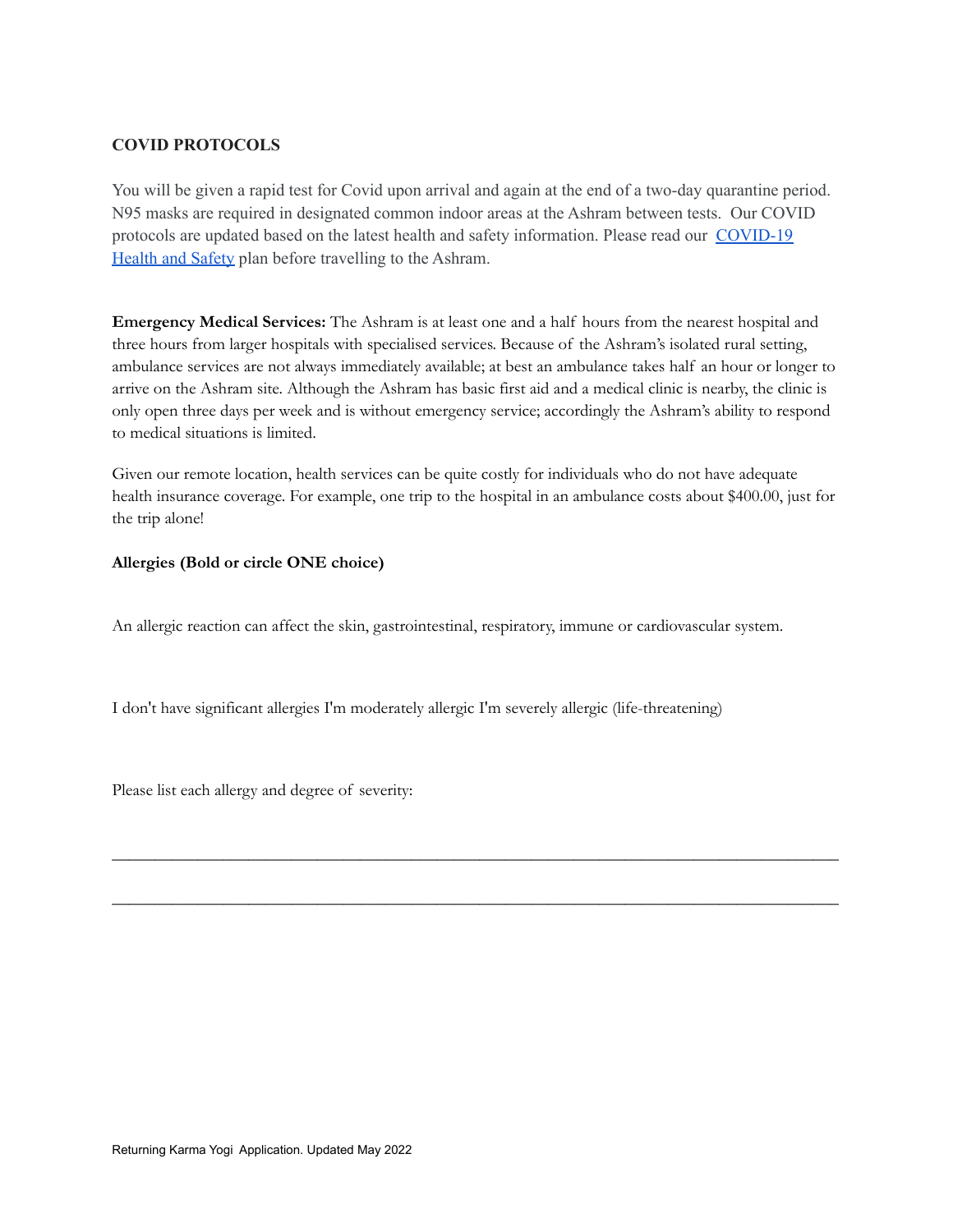#### **Physical Constraints (Bold or circle ALL that apply)**

Do you have any physical constraints that could affect your participation in daily activities? None// Back problems// Knee problems// I have trouble with stairs

Other: \_\_\_\_\_\_\_\_\_\_\_\_\_\_\_\_\_\_\_\_\_\_\_\_\_\_\_\_\_\_\_\_\_\_\_\_\_\_\_\_\_\_\_\_\_\_\_\_\_\_\_\_\_\_\_\_\_\_\_\_\_\_\_

#### **Medical Concerns (Bold or circle ALL that apply)**

None// Coronary Diabetes// Asthma//

Other: \_\_\_\_\_\_\_\_\_\_\_\_\_\_\_\_\_\_\_\_\_\_\_\_\_\_\_\_\_\_\_\_\_\_\_\_\_\_\_\_\_\_\_\_\_\_\_\_\_\_\_\_\_\_\_\_\_\_\_\_\_\_\_

**Are you currently taking any medications? (Bold or circle ONE choice)**

\_\_\_\_\_\_\_\_\_\_\_\_\_\_\_\_\_\_\_\_\_\_\_\_\_\_\_\_\_\_\_\_\_\_\_\_\_\_\_\_\_\_\_\_\_\_\_\_\_\_\_\_\_\_\_\_\_\_\_\_\_\_\_\_\_\_\_\_\_\_\_\_\_\_\_\_\_\_\_\_\_\_\_\_\_

\_\_\_\_\_\_\_\_\_\_\_\_\_\_\_\_\_\_\_\_\_\_\_\_\_\_\_\_\_\_\_\_\_\_\_\_\_\_\_\_\_\_\_\_\_\_\_\_\_\_\_\_\_\_\_\_\_\_\_\_\_\_\_\_\_\_\_\_\_\_\_\_\_\_\_\_\_\_\_\_\_\_\_\_\_

Yes No

If yes, please list your current medications: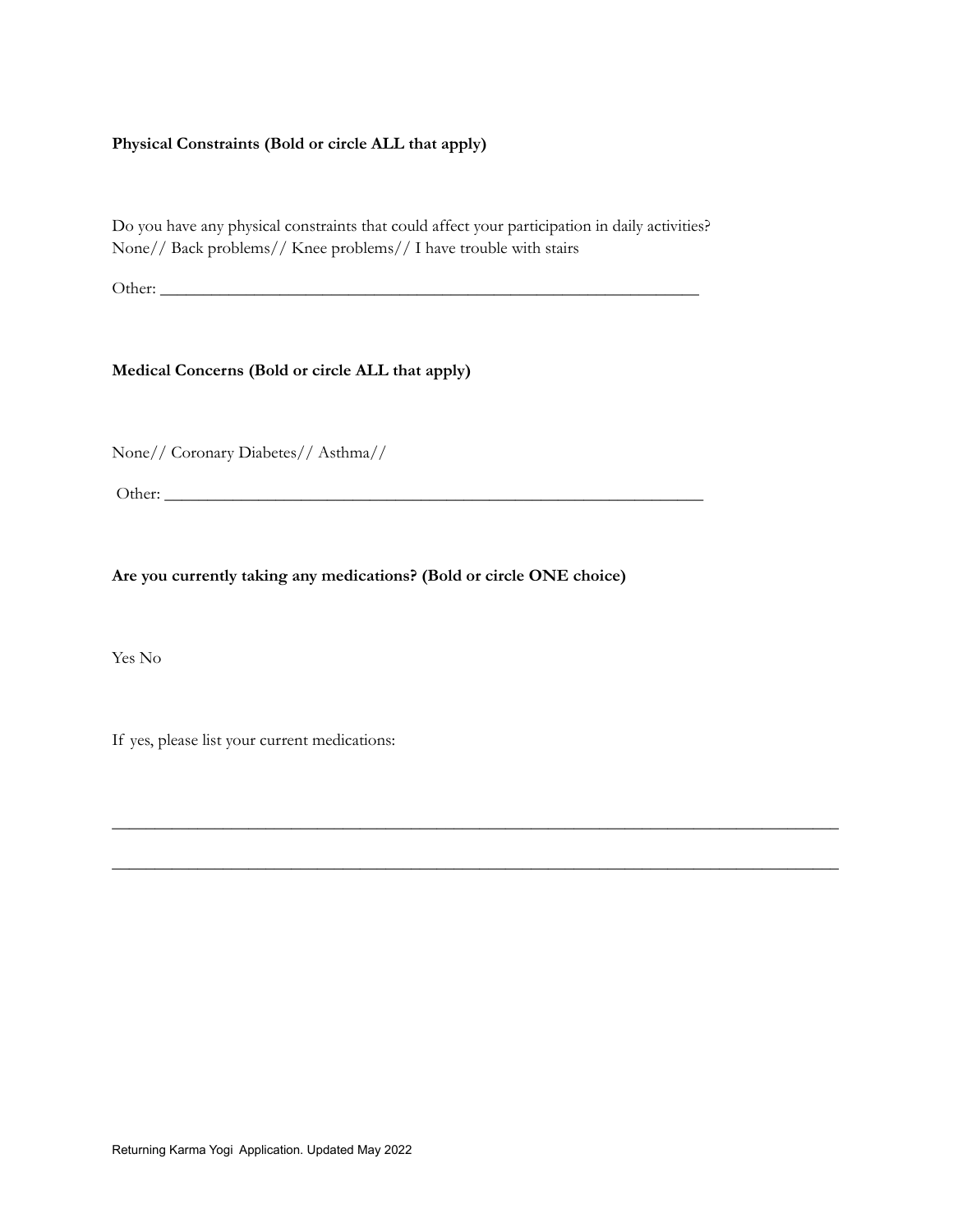**Have you had any critical illnesses or life-threatening medical incidents?**

Yes No

If yes, please describe:

**Do you have any communicable health conditions that may require extra precautions to be taken to protect others with whom you may be living (e.g., athlete's foot)?**

\_\_\_\_\_\_\_\_\_\_\_\_\_\_\_\_\_\_\_\_\_\_\_\_\_\_\_\_\_\_\_\_\_\_\_\_\_\_\_\_\_\_\_\_\_\_\_\_\_\_\_\_\_\_\_\_\_\_\_\_\_\_\_\_\_\_\_\_\_\_\_\_\_\_\_\_\_\_\_\_\_\_\_\_\_

\_\_\_\_\_\_\_\_\_\_\_\_\_\_\_\_\_\_\_\_\_\_\_\_\_\_\_\_\_\_\_\_\_\_\_\_\_\_\_\_\_\_\_\_\_\_\_\_\_\_\_\_\_\_\_\_\_\_\_\_\_\_\_\_\_\_\_\_\_\_\_\_\_\_\_\_\_\_\_\_\_\_\_\_\_

\_\_\_\_\_\_\_\_\_\_\_\_\_\_\_\_\_\_\_\_\_\_\_\_\_\_\_\_\_\_\_\_\_\_\_\_\_\_\_\_\_\_\_\_\_\_\_\_\_\_\_\_\_\_\_\_\_\_\_\_\_\_\_\_\_\_\_\_\_\_\_\_\_\_\_\_\_\_\_\_\_\_\_\_\_

\_\_\_\_\_\_\_\_\_\_\_\_\_\_\_\_\_\_\_\_\_\_\_\_\_\_\_\_\_\_\_\_\_\_\_\_\_\_\_\_\_\_\_\_\_\_\_\_\_\_\_\_\_\_\_\_\_\_\_\_\_\_\_\_\_\_\_\_\_\_\_\_\_\_\_\_\_\_\_\_\_\_\_\_\_

Yes No

If yes, please describe the condition and precautions you take.

**Do you have any emotional or mental conditions that may affect you during your stay?**

Yes No

If yes, please describe:

Returning Karma Yogi Application. Updated May 2022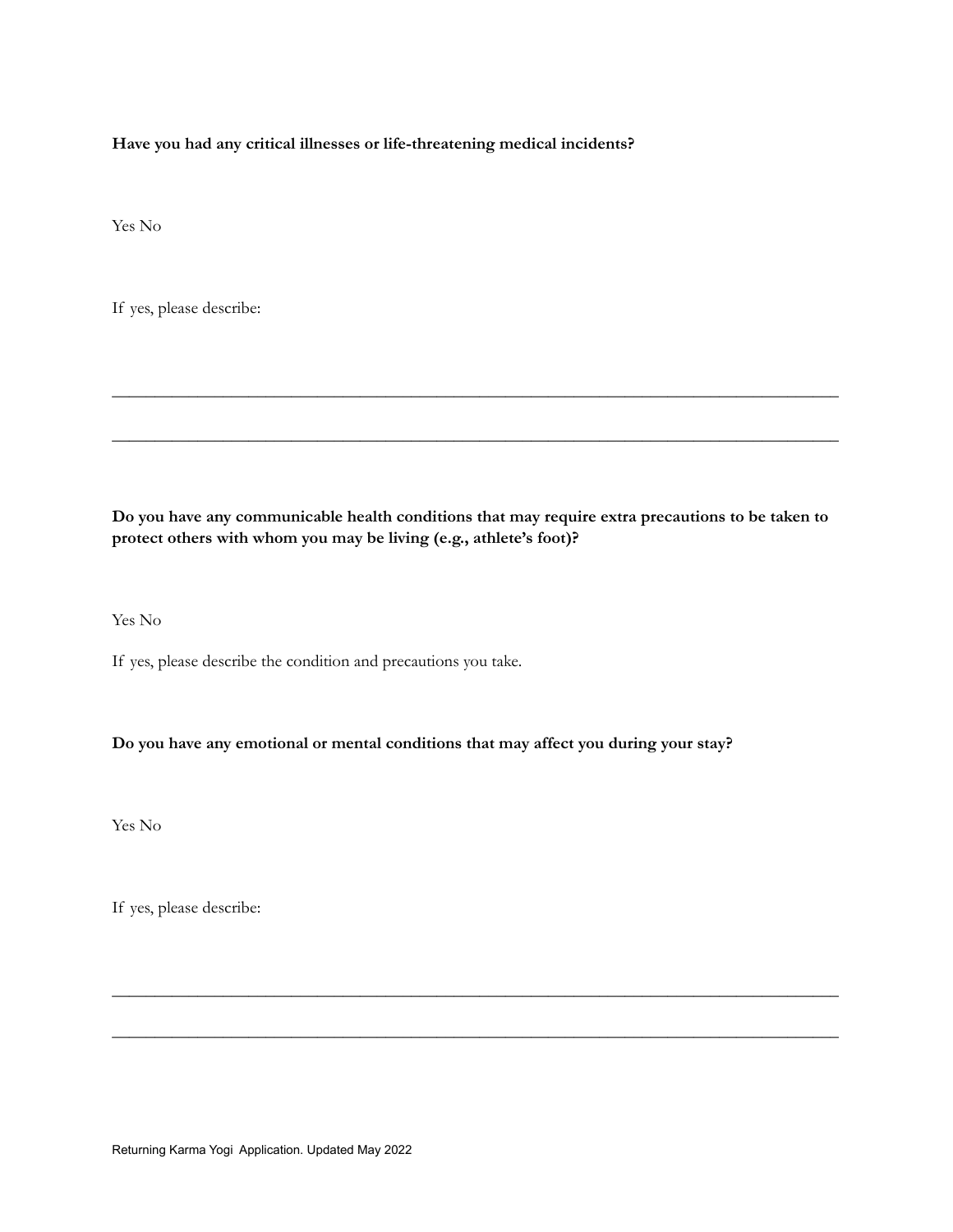**Are you currently under the care of a therapist, counsellor or physician?**

Yes No

If yes, please describe:

**Do you smoke?**

Yes No

**Are you currently or have you in the past struggled with substance abuse, dependency or addiction?**

\_\_\_\_\_\_\_\_\_\_\_\_\_\_\_\_\_\_\_\_\_\_\_\_\_\_\_\_\_\_\_\_\_\_\_\_\_\_\_\_\_\_\_\_\_\_\_\_\_\_\_\_\_\_\_\_\_\_\_\_\_\_\_\_\_\_\_\_\_\_\_\_\_\_\_\_\_\_\_\_\_\_\_\_\_

\_\_\_\_\_\_\_\_\_\_\_\_\_\_\_\_\_\_\_\_\_\_\_\_\_\_\_\_\_\_\_\_\_\_\_\_\_\_\_\_\_\_\_\_\_\_\_\_\_\_\_\_\_\_\_\_\_\_\_\_\_\_\_\_\_\_\_\_\_\_\_\_\_\_\_\_\_\_\_\_\_\_\_\_\_

\_\_\_\_\_\_\_\_\_\_\_\_\_\_\_\_\_\_\_\_\_\_\_\_\_\_\_\_\_\_\_\_\_\_\_\_\_\_\_\_\_\_\_\_\_\_\_\_\_\_\_\_\_\_\_\_\_\_\_\_\_\_\_\_\_\_\_\_\_\_\_\_\_\_\_\_\_\_\_\_\_\_\_\_\_

\_\_\_\_\_\_\_\_\_\_\_\_\_\_\_\_\_\_\_\_\_\_\_\_\_\_\_\_\_\_\_\_\_\_\_\_\_\_\_\_\_\_\_\_\_\_\_\_\_\_\_\_\_\_\_\_\_\_\_\_\_\_\_\_\_\_\_\_\_\_\_\_\_\_\_\_\_\_\_\_\_\_\_\_\_

Yes No

If yes, please provide details including any treatment or recovery program: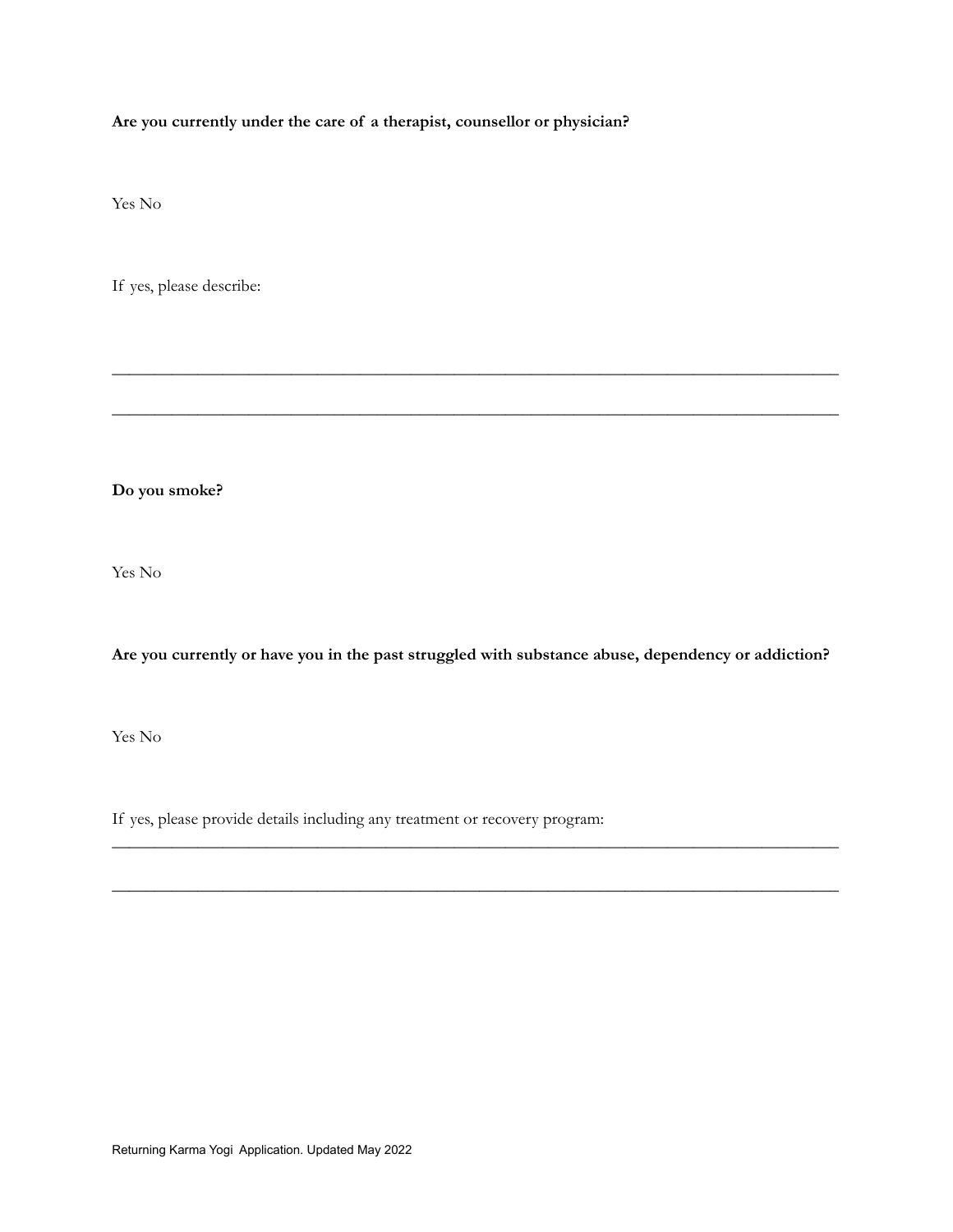What additional support would you need from us to enable you to be here given what you have stated **above?**

\_\_\_\_\_\_\_\_\_\_\_\_\_\_\_\_\_\_\_\_\_\_\_\_\_\_\_\_\_\_\_\_\_\_\_\_\_\_\_\_\_\_\_\_\_\_\_\_\_\_\_\_\_\_\_\_\_\_\_\_\_\_\_\_\_\_\_\_\_\_\_\_\_\_\_\_\_\_\_\_\_\_\_\_\_

\_\_\_\_\_\_\_\_\_\_\_\_\_\_\_\_\_\_\_\_\_\_\_\_\_\_\_\_\_\_\_\_\_\_\_\_\_\_\_\_\_\_\_\_\_\_\_\_\_\_\_\_\_\_\_\_\_\_\_\_\_\_\_\_\_\_\_\_\_\_\_\_\_\_\_\_\_\_\_\_\_\_\_\_

## **HEALTH COVERAGE**

If you are from outside Canada, you will need to send us a copy of your health insurance policy that is valid for your time in Canada. If you are from Canada, you will need to have a valid health care card. Otherwise, you will need to purchase emergency travel insurance for your time here. Your acceptance into the program is dependent on this document.

**What is the status of your health insurance coverage? Briefly describe the name of your plan, and what coverage it provides.**

\_\_\_\_\_\_\_\_\_\_\_\_\_\_\_\_\_\_\_\_\_\_\_\_\_\_\_\_\_\_\_\_\_\_\_\_\_\_\_\_\_\_\_\_\_\_\_\_\_\_\_\_\_\_\_\_\_\_\_\_\_\_\_\_\_\_\_\_\_\_\_\_\_\_\_\_\_\_\_\_\_\_\_\_\_

\_\_\_\_\_\_\_\_\_\_\_\_\_\_\_\_\_\_\_\_\_\_\_\_\_\_\_\_\_\_\_\_\_\_\_\_\_\_\_\_\_\_\_\_\_\_\_\_\_\_\_\_\_\_\_\_\_\_\_\_\_\_\_\_\_\_\_\_\_\_\_\_\_\_\_\_\_\_\_\_\_\_\_\_\_

\_\_\_\_\_\_\_\_\_\_\_\_\_\_\_\_\_\_\_\_\_\_\_\_\_\_\_\_\_\_\_\_\_\_\_\_\_\_\_\_\_\_\_\_\_\_\_\_\_\_\_\_\_\_\_\_\_\_\_\_\_\_\_\_\_\_\_\_\_\_\_\_\_\_\_\_\_\_\_\_\_\_\_\_\_

\_\_\_\_\_\_\_\_\_\_\_\_\_\_\_\_\_\_\_\_\_\_\_\_\_\_\_\_\_\_\_\_\_\_\_\_\_\_\_\_\_\_\_\_\_\_\_\_\_\_\_\_\_\_\_\_\_\_\_\_\_\_\_\_\_\_\_\_\_\_\_\_\_\_\_\_\_\_\_\_\_\_\_\_\_

**Do you have funds available to you to cover possible medical related costs that may be incurred while you are here at the Ashram?**

Yes No

If yes, please describe how you would be able to access these funds in the case of an emergency.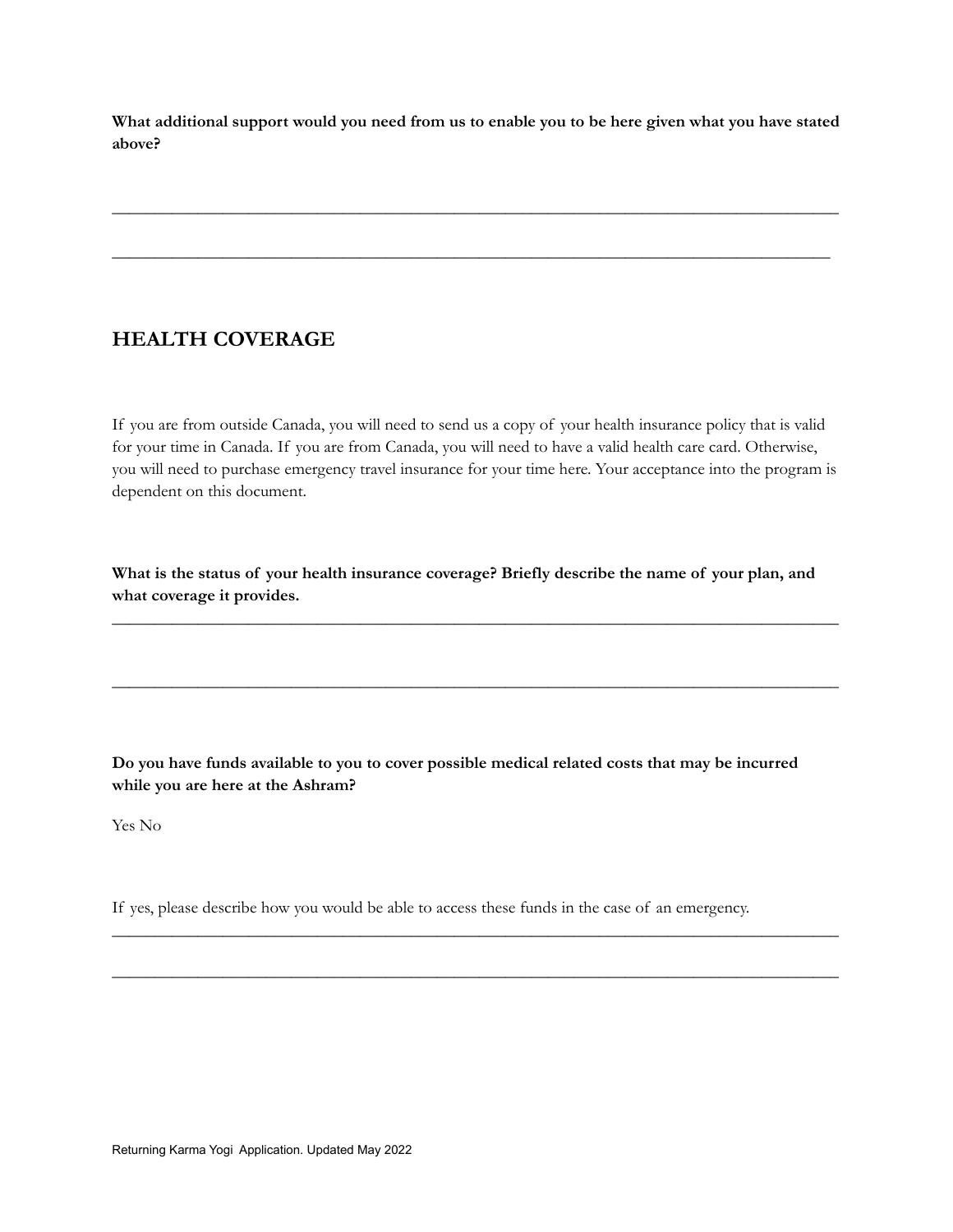## **FINANCIAL CONSIDERATIONS**

This program is funded by donations given in a spirit of generosity and is offered to you, the program applicant, at no cost. The value of the room, board, tuition and services you receive for one month at the Ashram is approximately \$2400. Delicious organic meals, shared accommodation, your weekly classes and half-day workshops are included.

We welcome any contribution you can offer towards mitigating these costs and thereby supporting the program. Please indicate your possible contribution:

I would like to make a contribution of \$*\_\_\_\_\_\_\_* towards the cost of my participation in the Karma Yoga Program. Any amount above \$600/week will be treated as a donation and eligible for receipt for tax purposes.

Also note that participants generally require about \$100 each month to cover fees such as internet, telephone, laundry and other sundries. Sufficient funds must also be available to pay for your departure plans.

Do you have these funds available? Yes / No

We are fortunate that donations help us to maintain this program. Please consider encouraging others to donate (tax receipted) to the Ashram's Learning & Outreach Fund which in part funds the Two Month Karma Yoga Program and our program for Returning Karma Yogis!

### **AGREEMENT**

When you register at Yasodhara Ashram you will be asked to sign an agreement taking full responsibility for yourself physically and emotionally. Drugs and alcohol are not permitted. We are a celibate ashram and the focus is on inner spiritual development. Are you willing to sign such an agreement? Yes\_\_\_\_ No \_\_\_\_

## **ESSAY QUESTIONS**

**Please answer the following questions in-depth, essay style.**

- 1. Why do you want to come to Yasodhara Ashram? What are you looking for in life?
- 2. What focus and learning goals would you like to set in place for this visit?